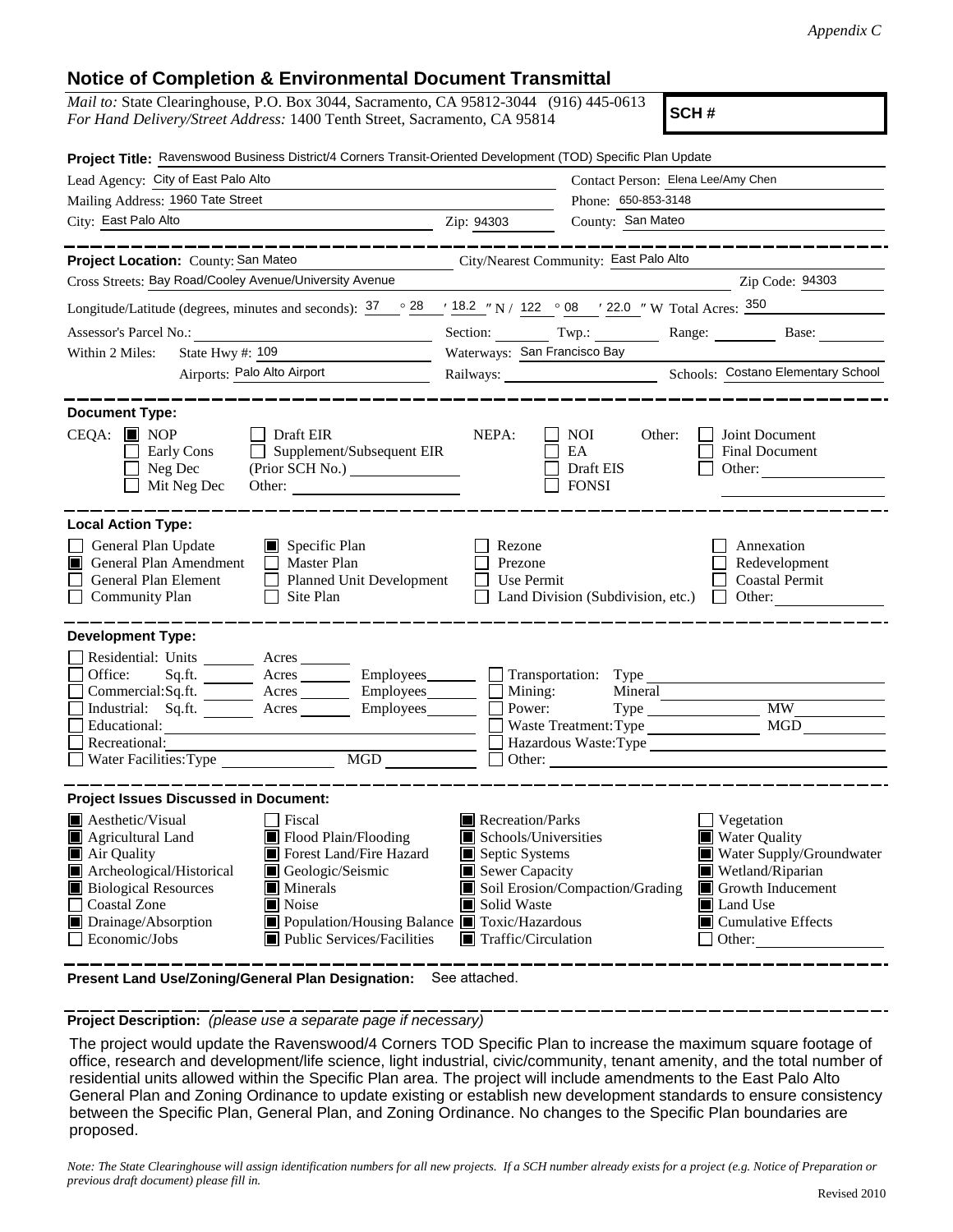## **Present Land Use/Zoning/General Plan Designation:**

General Plan Land Uses: Low Density Residential, Medium Density Residential, Office, Public/Institutional, Mixed Use High, Mixed Use Corridor, General Industrial, Office, Industrial Buffer, High Density Residential, and Parks/Recreation/Conservation.

Zoning Districts: 4 Corners, Bay Road Central, Ravenswood Employment Center, Industrial Transition, Waterfront Office, Urban Residential, University Village, Ravenswood Office, and Ravenswood Flex Overlay.